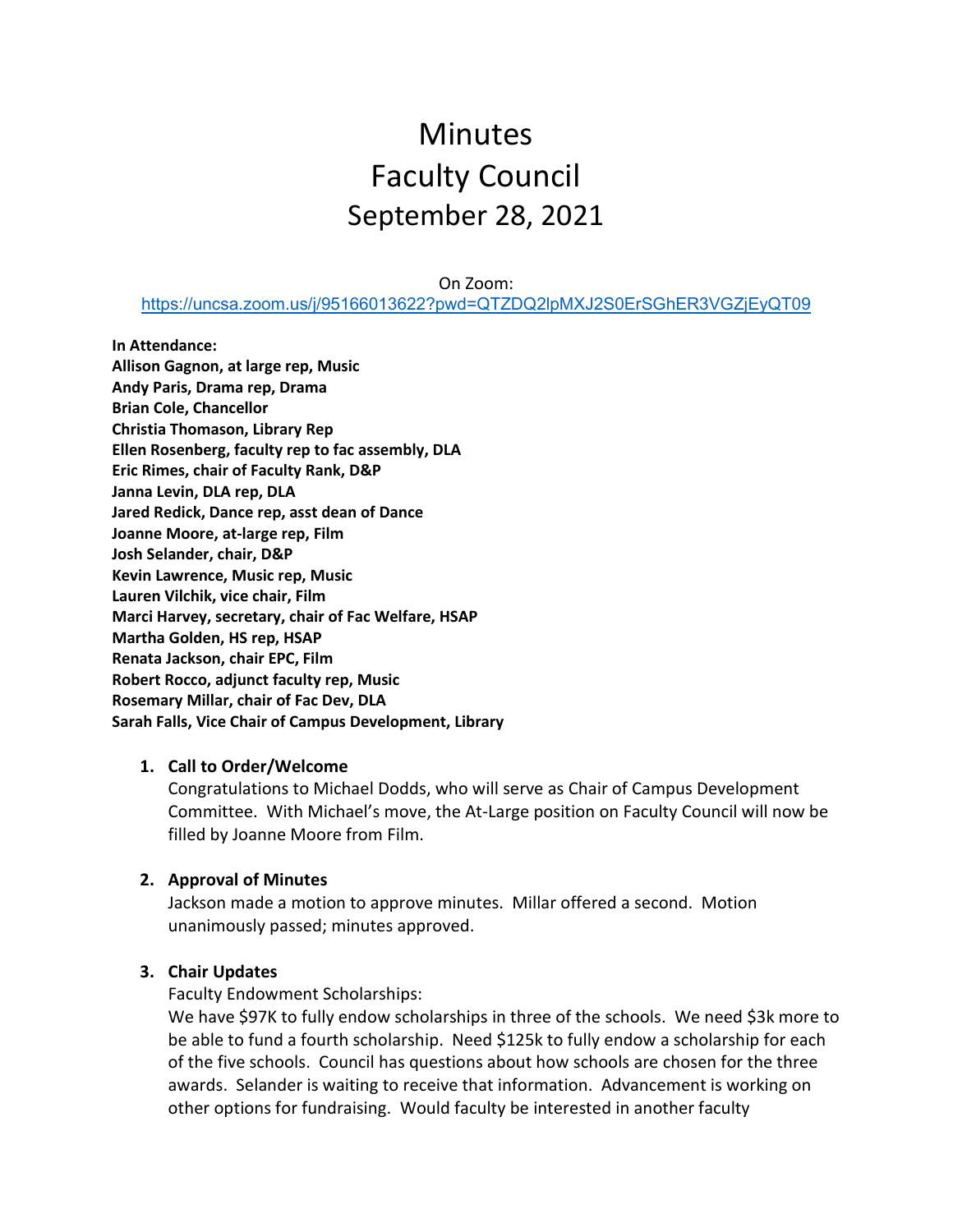endowment show/fundraiser? Redick suggested adding the option of an additional donation to every ticket sale. Golden suggested we advertise that we are close to endowing the 4<sup>th</sup> scholarship in hopes of faculty stepping up to fill the need.

## Faculty search committees:

Request from some schools for students and staff to be included on search committees. Procedure, as currently written, does not clarify whether they are eligible to serve. Currently, Deans put forth search committees. Discussion currently centers around service on the committee only, not involvement in the hiring process. Concerns are qualifications of students judging credentials of faculty candidates, time commitment for students being able to accomplish work of a search committee, and how jobs are advertised through HR and if we are getting the candidates we need. Selander suggested Council invite the head of HR in to speak with us about process and procedure, and continue conversation with Karen Beres and Patrick Sims.

# Ombuds Office:

Jill Crainshaw was hired as UNCSA Ombuds in May 2021. We previously considered sharing the Ombuds with Wake Forest, but that was not possible. Selander wanted everyone to know that Crainshaw has been hired. Faculty needs to elect two members to serve on the Ombuds Committee. Both faculty reps have cycled off the committee. Mike Wakeford has requested to serve as a faculty rep. Selander made a motion to approve Mike Wakeford. Rimes offered a second. Unanimous vote: Wakeford approved. Kevin Lawrence self-nominated. Golden made a second. Unanimous vote: Lawrence approved.

## **4. Chancellor Update**

Busy week with Board of Trustees, Chancellor Installation, and many visitors to campus. These events will be an opportunity to showcase UNCSA with a captive audience as well as bring to light some of our challenges. The draft of the strategic plan will be discussed in his speech. EDIB, Health and Wellness, Interdisciplinary Work in the Arts, Maintaining and Expanding Industry Relevance, and Institutional Sustainability are his five core strategies. Collaborative Scheduling Initiative (CSI) work is ongoing. Hopeful new opportunities for students and faculty will come from this work and this will support the strategic plan strategies. Faculty salary issue is included in the strategic plan.

Questions asked to Chancellor Cole:

- Any consideration in establishing a local faculty/staff mental health support, in addition to the systemwide initiatives? Point taken into consideration and Cole will look at UNCSA infrastructure and campus environment in response to this question.
- How were faculty involved in the creation of the strategic plan? Deans, expanded Leadership Council worked first to keep the group manageable, and now that draft is being published, feedback will be received from all stakeholders.